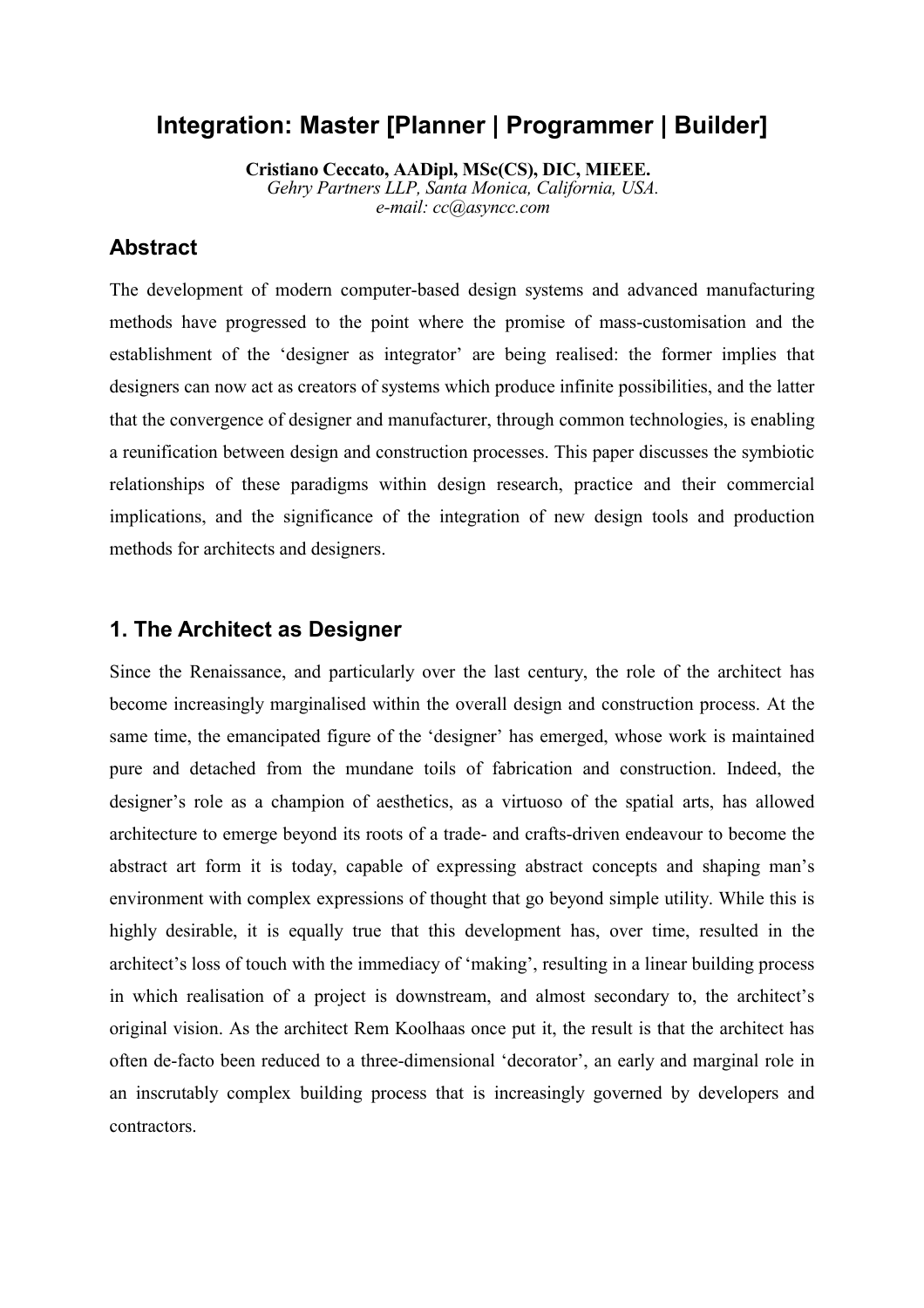This paper does not recount the history that has led to the current state of affairs, nor is its purpose to explore the current condition of the 'architect' in his present role. Instead, we are concerned with how modern technologies and practices may help the architect regain a central role in the design, fabrication and construction process, and thus return to his rightful place as the hub about which the building process revolves.

War is a useful, if somewhat grim, metaphor for the change being advocated here. Starting with Julius Cesar, during Roman times and through the middle ages generals rode with their troops into battle – their front-line contact with war was immediate, dirty and direct. There was no possibility of misrepresentation of the necessities of battle – results were tangible, and plans were drawn up in camp directly next to the battlefield, and enacted the next day. Yet this immediacy of the *Feldherr*, the strategist-warrior or field-general, dissipated as war planning became a more complex, state-coordinated affair. Drawing-room generals from the 18<sup>th</sup> to the 20<sup>th</sup> century pushed models around on giant maps or revised battle statistics, communicating with troops through an elaborated chain of command that kept battles abstract equations to be solved. Communications were slow, and wars became long, laborious, drawn-out affairs.

It has been through the employment of new communications technologies that the generals have been able to re-establish a new, if different, immediacy with the reality of war: Battle strategies are continuously coordinated through conference call, simulations and online intelligence capabilities. Real-time video of 'smart bomb' hits provides instant confirmation of attack success that accelerates the war process many times beyond that of 'dispatches' of the past, and the ability to instantly pin-point targets through the same laser-guided weapons means more efficiency and destruction with less waste of ordinance. It is this kind of transformation through technology, resulting in renewed immediacy and control, that is advocated in the architectural process.

## **2. Programming and Toolmaking**

The architectural scholar, teacher and critic, Jeff Kipnis, has stated that the role of the architect will evolve from that of the *Master Planner* to *Master Programmer*. Programming in this context refers not to the distribution of spatial programme in the traditional sense, but to the fundamental paradigm shift in which instead of *crafting* a single solution, the designer can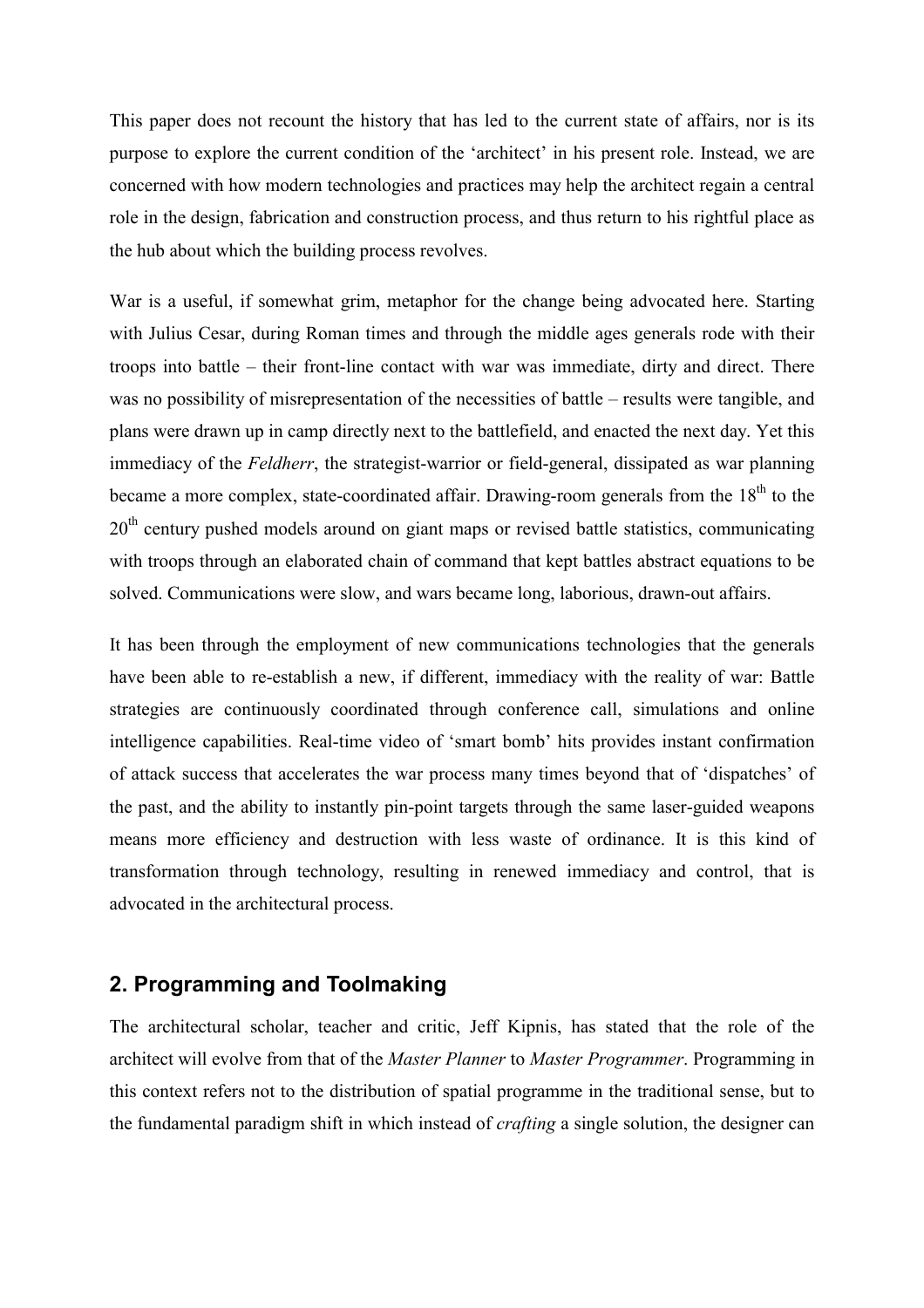now create *systems*, which can produce countless variant solutions from rules, and mechanisms that respond to particular conditions or intentions.

This does not literally mean that architect becomes a *programmer* in the sense of producing computer code, although some designers today have in fact turned to producing their own computer-based tools. *Programming* in this case means the creation of a *machinic* process, which enables the generation of a solution that incorporates the designer's intent. In other words, a result-driven paradigm is replaced by a process-driven paradigm, in which results are the inevitable outcome of the process, but where the true power lies not in the product but in the system that creates it. By changing, guiding or optimizing the process, the product can be consistently improved, diversified or focused as required by specific circumstances. This emergent paradigm is becoming reality through the application of computing technologies and methodologies.

Until recently, the assistance granted by the computer to the architect has been limited to *First-Generation* design tools, otherwise known as 'CAD' systems. While these systems have been almost heroic in 'digitalising' what is conventionally a very physical profession, they have become gloriously infamous by not moving beyond their original paradigm: the electronic equivalent of physical tools such as pen and drawing board. *Second-Generation* design tools may be deemed those that are increasingly available today, permitting collaborative design processes, complex document management and increasingly complex geometric operations and representations. These are certainly a great improvement, but in general still try to emulate, while greatly facilitating, those activities which otherwise take place in the physical world. In short, computational systems are becoming great *assistants* but have yet to become real *interlocutors*, where the designer and the computer form a partnership of complements, each contributing specific abilities and knowledge to the overall task of architecture.

John Frazer, a renowned architectural scholar and pioneer of adaptive and interactive computational systems in design, often tells the story of why he became increasingly interested in computational possibilities in the 60s and 70s. According to Frazer, this was due to his lesser enthusiasm for the toil of producing architectural drawings – indeed, an architect may spend as little as 15-20% of his time doing actual *designing*, and the rest of it either producing drawings, or *representations* of that design, or *managing* these. Regrettably, any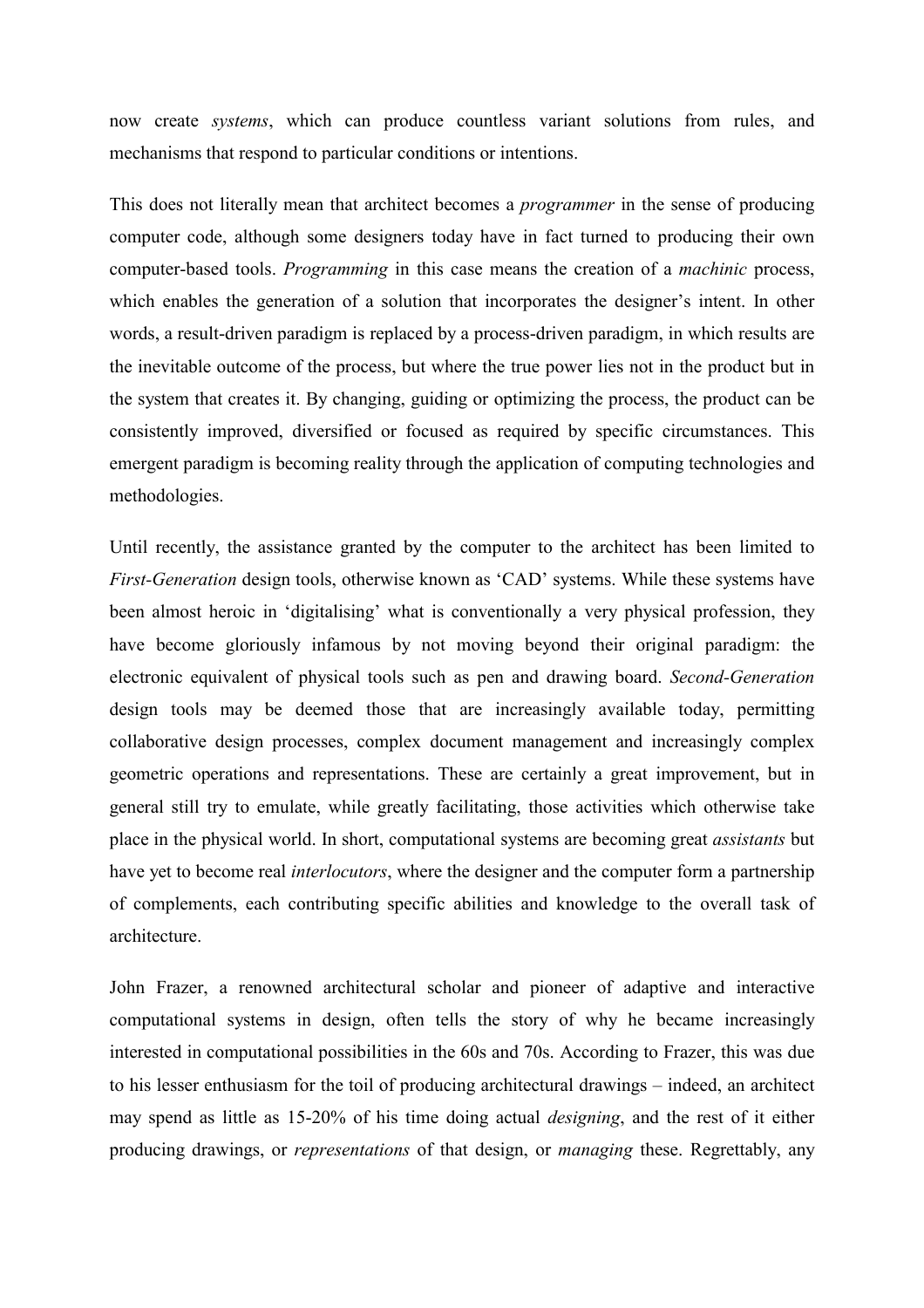architect in practice today will know that even though drafting table and ink-pen have gone, the production time and toil is very much the same, even with the more sophisticated tools available today.

Thus Frazer was searching for the perfect architectural partner  $-$  a system that would free up his time for creative endeavours – *designing* – by understanding his (the architect's) desires, intentions and prerogatives, and respond through engaging in a *dialogue* with the architect by (1) producing plausible design solution and variants and (2) by mechanising the actual design representation process –drawings, manufacturing instructions or otherwise. In short, Frazer advocated a *systemic* design tool – one that can be instructed by the designer with rules, procedures and desirable goals, and which will proceed to generate viable options and

Frazer and several of his disciples, including the author, have gone on to further study and implement a series of these design tools. These ranged from intuitive, tactile (*haptic*) interfaces to the computer through the automation of drawing production, to the most advanced and abstract concepts drawn from nature and its form-finding processes, including evolutionary morphogenesis and generative design techniques. The latter ones, in particular, leveraged the concept of the *computer as a muse*, where the designer expresses his creativity by selecting, breeding and manipulating design constructs generated by the computer using rules specified by the designer, while converging on functional requirements specified by the design task.

It is clear, thus, that the advent of *Third Generation* design tools will require not just the ability to leverage design intention and strategy, but will emerge through the designer's expanded role as a *Toolmaker*, where the architect creates tools, which in turn generate the solution[s]. As hinted above, this will in turn require an expanded knowledge where the architect has an understanding of systems theory and principles of logic and computer programming. A new generation of tools is thus envisaged to achieve the *Third Generation* paradigm in question: these can be understood as *pure tools* in the sense that they operate on a completely different basis of understanding than conventional CAD tools. These tools will enable the architect to approach the task of design in a completely different manner; not by functioning as graphic translators or organisers, but by requiring input in the form of rules, gestures, goals and parameters, and a defining *grammar* which governs the combination thereof.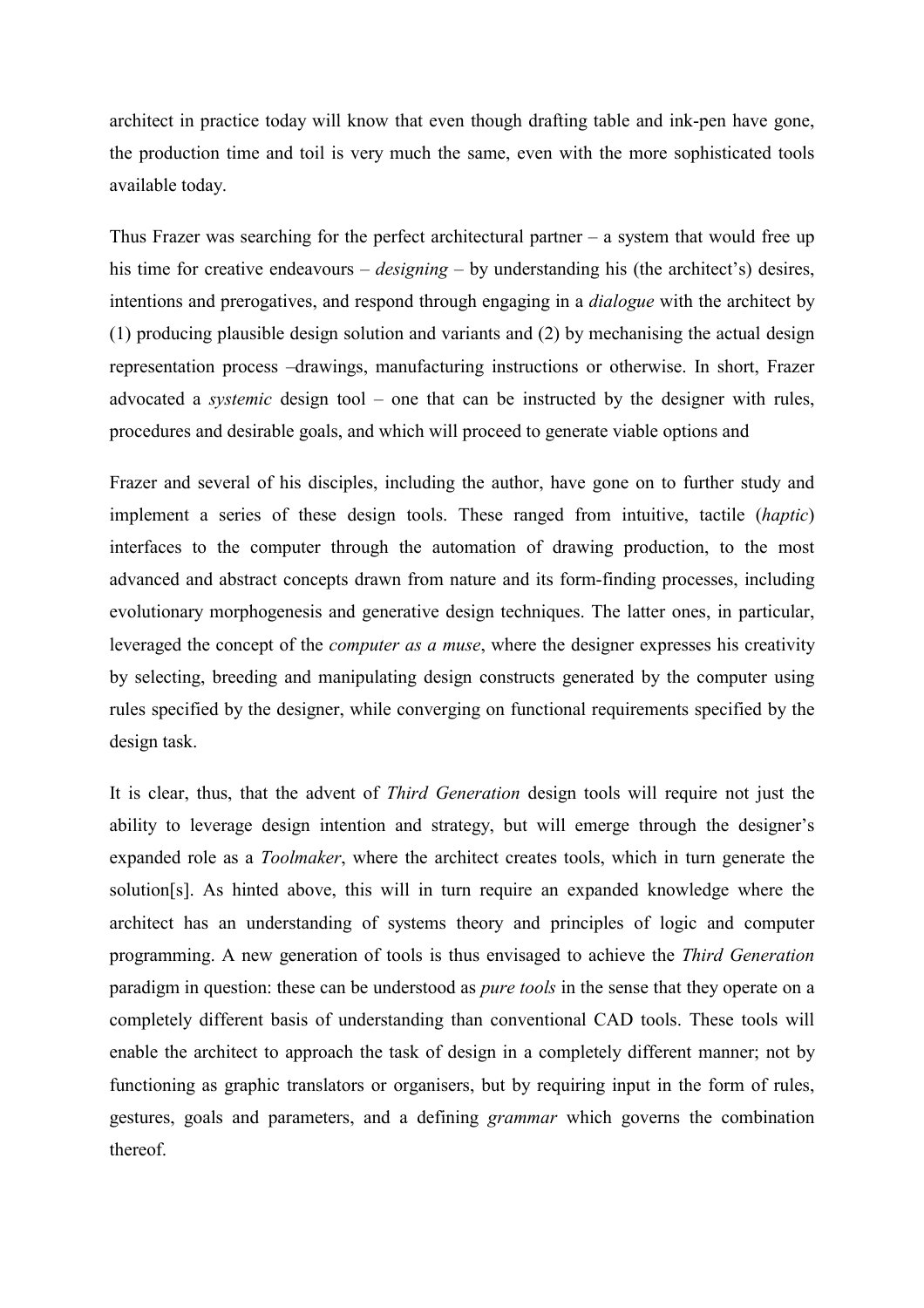This is of course a highly idealistic scenario, even at the dawn of the  $21<sup>st</sup>$  century: most architects have difficulty in accepting the idea of having to digest computer code and produce 'systems', rather than having a sketchbook and producing direct design ideas. Furthermore, the problem of legacy and overhead haunts both design practitioners and the software industry: what about the existent culture (albeit a laborious and inefficient one) of AutoCAD, Photoshop and the like? The result is *hybrid tools* – conventional CAD with 'intelligence' or the possibility of customisation, or both. AutoCAD's pioneering success story with AutoLISP paved the way for all kinds of customisation and modification methods, such as plug-ins, macros and embedded objects. (oo structure, parametrics).

However, the idea of 'intelligence', in the sense of addressable structured semantics of a represented design and not just its graphics, in the mainstream tools has only recently begun to emerge. The most powerful tool of this type available today, CATIA Version 5, requires the designer to semantically structure *every* component of the design, such that anything that is contained in a structure has its significance as part of the whole. This however still faces the arguable limitation of having to a-priori conceive the structure of the design before it is actually created, and the necessity for it to be describable within the semantic grammar provided by CATIA.

A glimpse of the next step into the future is offered by Robert Aish's Custom Objects, an abstract semantic structuring system which permit the user to embed any type of logical functionality into geometric objects within a CAD system (MicroStation). By allowing the user to define not just an object's *behaviour*, but also the *grammar* by which they are organised, Aish provides clues as to the first fully configurable intelligent graphic system.

### **3. Learning from Engineering**

The Moderns and the Modern Movement were the first to advocate the use of automated and 'machinic' production methods for design. Le Corbusier was fascinated by ships and aircraft, and in how their design was a direct result of their functional requirements. Mies van der Rohe made extensive use of industrial steel, showing an early application of 'systemic' design – the creation of structures through rule-based (repetitive) use of steel beam and girder patterns. However it was the architect and theoretician R. Buckminster Fuller who specifically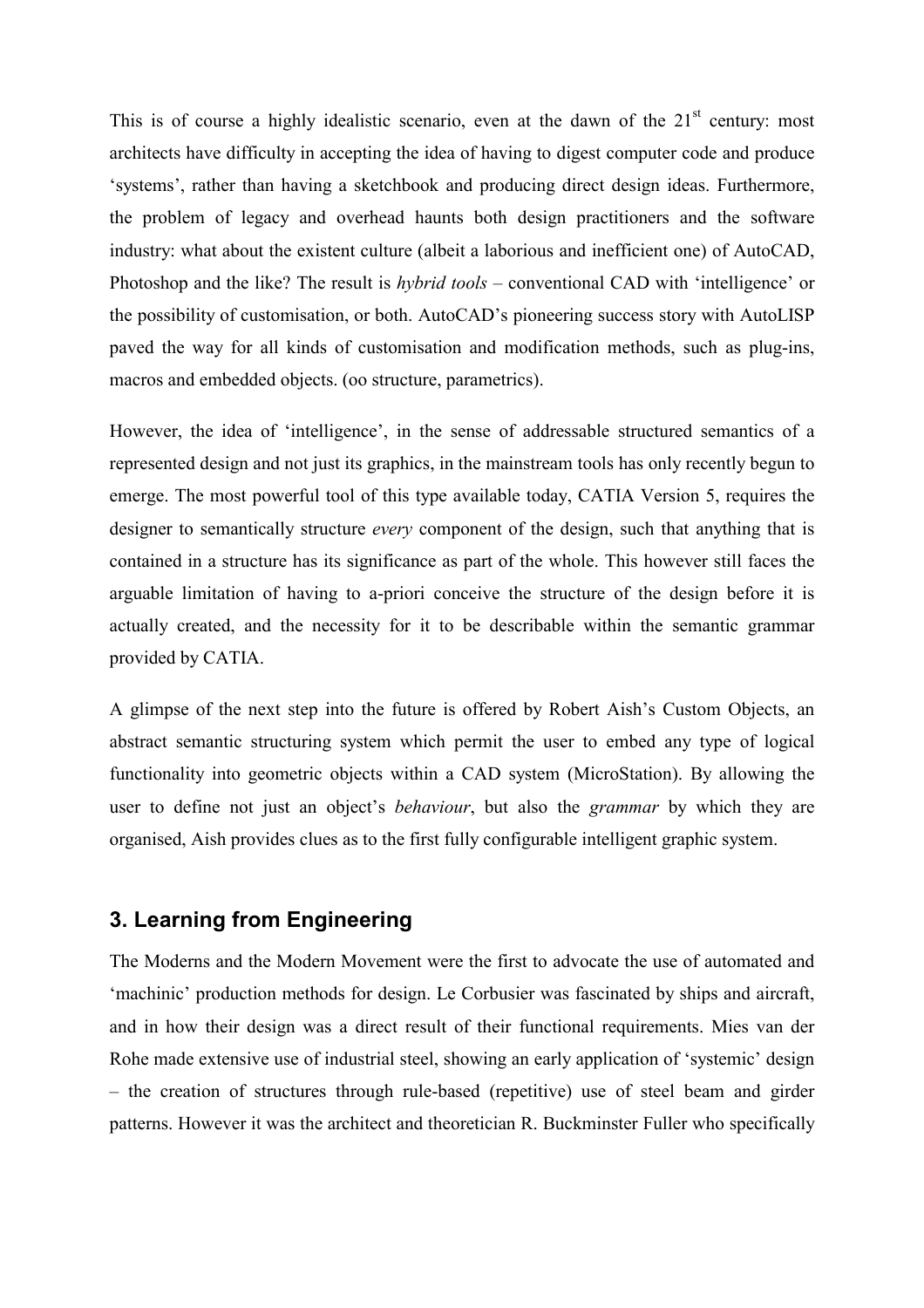approached his designs as systems where geometric structural rules combined to generate complex form. The ideals shared by these visionary men were often derived by a fascination with technology-driven making – engineering.

Engineering is not driven by aesthetics, but by economic criteria bound to manufacturing and fabrication capabilities, and the ability to produce designs which are achievable with available technology plus some percentage of necessary innovation. The management of these forces means that engineering practice invariably pushes the boundaries of technology in a feasible manner, resulting in small but significant achievements which create consistent progress.

Industrial companies have understood the power of embedding common design features into collective *families* of related, yet uniquely tailored design, and combining this with flexible production means to produce as wide a range of products as possible while keeping design, development as well as tooling and production re-configuration costs at a minimum. In fact, the former is achieved through parametric design tools while the latter is accomplished using robotic technologies and reconfigurable manufacturing methods.

In the 1980s, four European automobile manufacturers understood the possibility of producing a 'generic' or *abstract* design with enough *potential* to be developed into distinct products with a common root. SAAB, FIAT, Alfa-Romeo and Lancia formed the Euro-4 consortium to produce an abstract prototype car chassis which was subsequently developed into distinct cars by each company, each with very distinct design and market-fitting traits and yet each very much the *descendant* of that abstract parent:

| <b>SAAB</b> | 9000i | High-end luxury sedan   |
|-------------|-------|-------------------------|
| Lancia      | Thema | Elegant town car        |
| Alfa Romeo  | 164   | Sporty mid-range sedan  |
| <b>FIAT</b> | Croma | Affordable family sedan |

Similarly, but arguably to greater effect, is the story of Airbus Industrie, the European aircraft consortium that in less than 30 years has grown from zero to the biggest commercial aircraft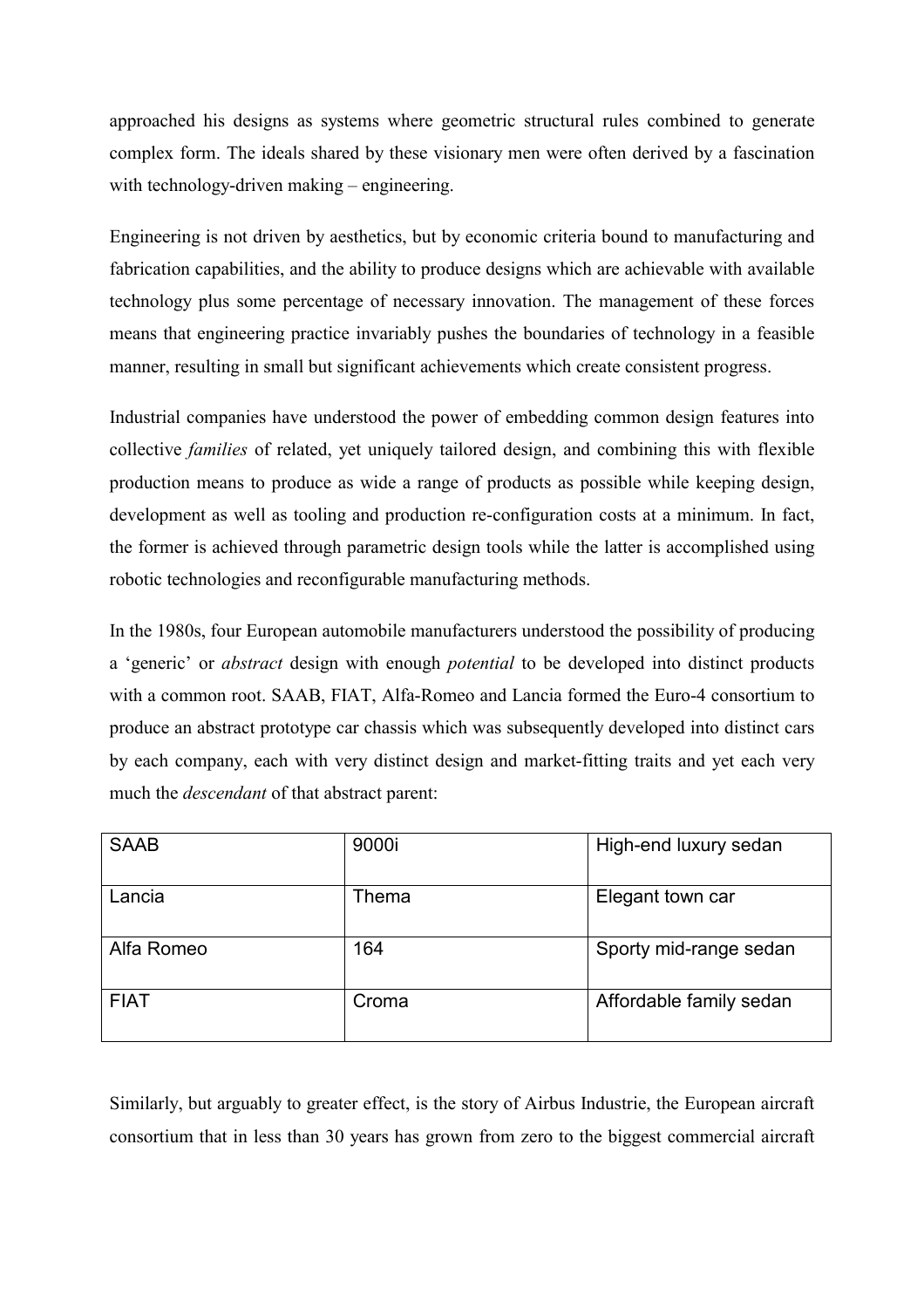vendor in the world. Airbus began with a single twin-engine multi-purpose widebody design, the legendary A300, which proved to be a *root* design with so much *potential* in it that over 30 years it has stretched, shortened, re-winged, re-engined and, in the case of the A300T Beluga, distorted into a giant transporter. Except for the last instance, all the aircraft listed in the table below share a common fuselage cross-section which can be 'extruded' as necessary, tail assembly, nose and internal systems. With every major version change, Airbus introduced innovations and improvements in contained doses, notably in new wing designs, different engine combinations and flight systems.



By using and re-using the common root elements, Airbus was able to leverage an existing design framework while constantly improving up on it. The sheer design potential of the original A300 *formula* was such that Airbus was able to meet changes in market requirements and fill emergent niches by tailoring, or *customising*, the design quickly and with minimal research and testing expenditure. This has equally proven effective for operators of the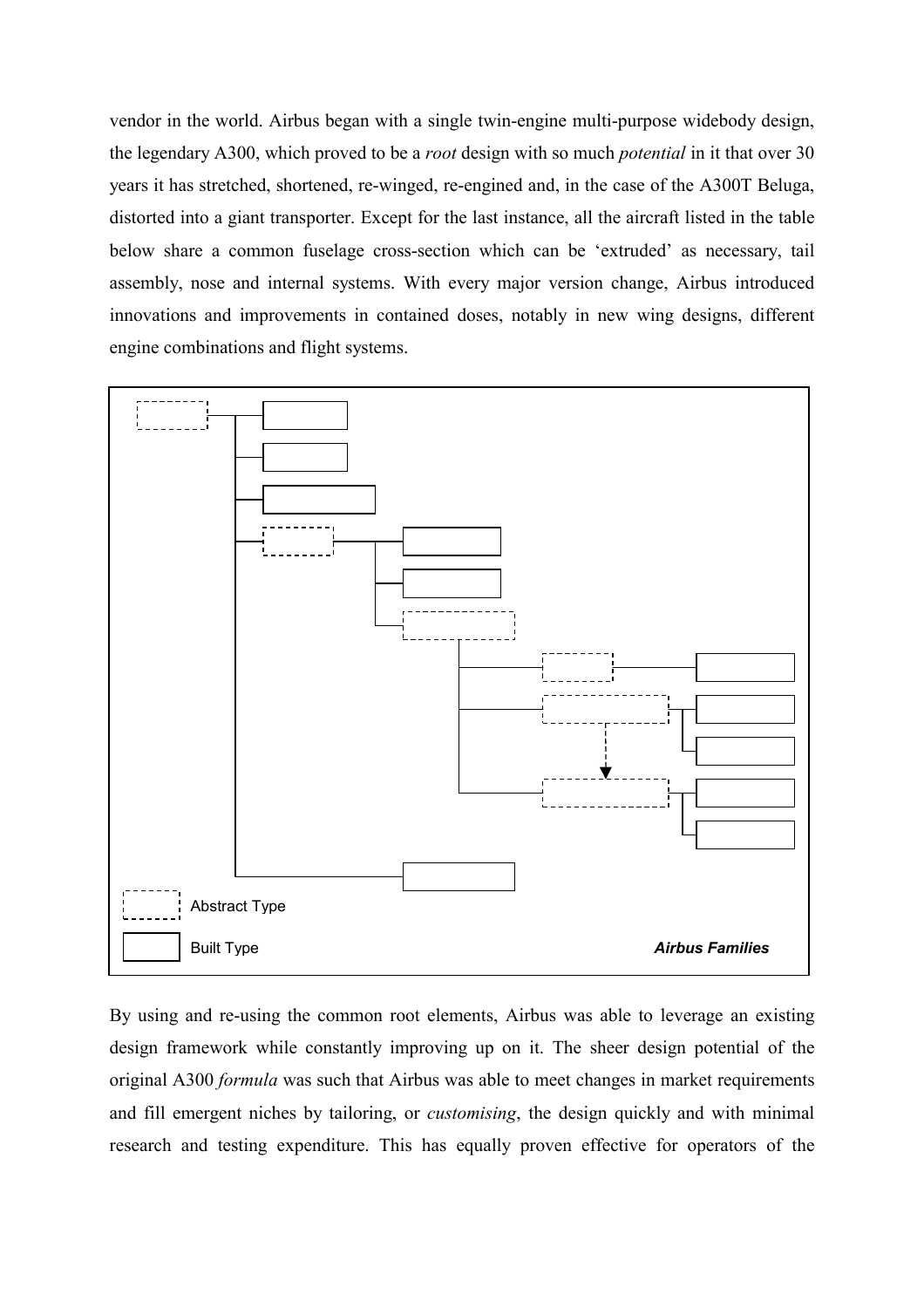aircraft, in that maintenance and flying knowledge gained on one type could be transferred to the next – in fact, the  $A330/A340$  family was certified as one 'type', with pilots being qualified on both models directly, thus reducing training and necessary knowledge. The question is, how can architects make treasure of these ideas when developing and re-exploring related design problems?

The construction industry has also begun to explore new paradigms. In the early 1990s, the Japanese construction giant Obayashi introduced the first workable robotic 'construction system': a series of 'climbing cranes' would erect a structural steel skeleton for a tower, deriving their assembly instructions from the design data of the building. The robotic cranes worked 24 hours a day, continuously climbing the very structure they were erecting, and building the tower with greater speed, efficiency and accuracy than human builders.

In short, the digital process from start to finish, from design through manufacturing to assembly, can be considered 'open for business' – it is at this stage that the architect must become fully aware and fully immersed in this process, in order to leverage its potential to push design possibilities to new, as-yet unexplored limits. Certainly the most successfully innovative architects today have developed a powerful understanding of computing, and leverage this knowledge in how they structure both their design and their practice. In most cases, this translates into an architectural practice's achievement in finding as much common ground as possible between the architects' ambitions and the possibilities awarded by existing design technologies. More often than not, this is a messy practice in which the tools are almost never entirely used as originally planned, and where often the practice's goals and the tools' capabilities must be shoehorned into each other to achieve workable results. The 'toolmaking' scenario envisioned above is still remote in most practices, and yet many of the more progressive practitioners today are understanding that a *symbiotic* relationship between the designer and his tool – and the processes these tools enable – open up new possibilities for new designs, but for the architect to keep *control* of those designs as they move from inception to realisation.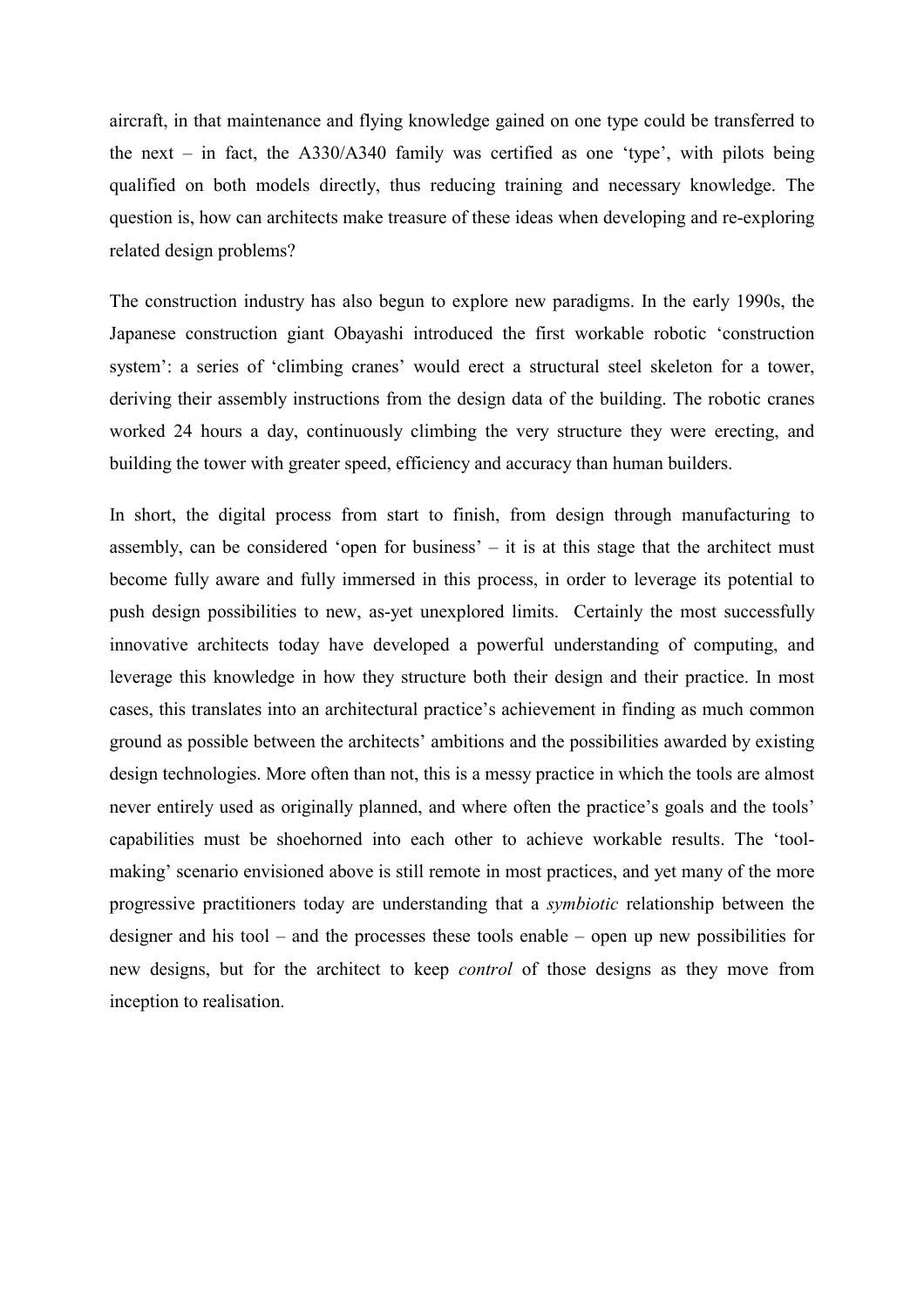### **4. The Integrator**

*"For hundreds of years before the Renaissance, the integrative knowledge required for the processes of design and construction was typically embodied in one individual — a generalist architect/master-builder — who was dependent on and collaborated with fellow guild workshop cohorts. These were typically specialized craftsmen such as stonemasons and carpenters."* (Barrow)

The complexities of today's building process and the sheer vastness of the required knowledge from start to finish mean that the role of the 'Master Builder' in the medieval sense is gone forever. Yet it is conceivable that the essence of the role of what may be deemed the 'ancestor' of the modern architect may find its reflection in the renewed centrality of the architect today – *The Architect as Integrator*. This new central figure leverages the complementary roles of *Planner, Programmer* and Builder to create a next-generation architect that is able to recapture that central role in the building process, a role that is currently vacant, and insidiously being annexed by the hegemony of contractors and manufacturers.

Many of today's more advanced architects are beginning to advance beyond the conventional constraints of traditional practice, either consciously by choice, or because of a greater desire to see a design intent carried through to the final product. While these firms are heroic in their efforts, they are still few in number and have yet to claim the total *integrator* role described in this paper.

The Italian architect, Renzo Piano, is often referred to as a 'high-tech' architect – indeed, his designs tend to push the usage of materials and structures to the limit. Yet his office employs digital technology primarily at the production level – the designs themselves are still largely *crafted* by hand according to the designer's intent – by sketch and model. By comparison, the office of Sir Norman Foster and Partners, also commonly dubbed 'high-tech', is very much more advanced down this path than Piano. Foster employs parametric design tools and formgenerating methods very early on in the design process, including Aish's Custom Objects. Geometric, aesthetic, structural, economic, and environmental performance criteria all equally drive design development. Foster's designs are tuned towards industrial production while leveraging the notions of flexible manufacturing.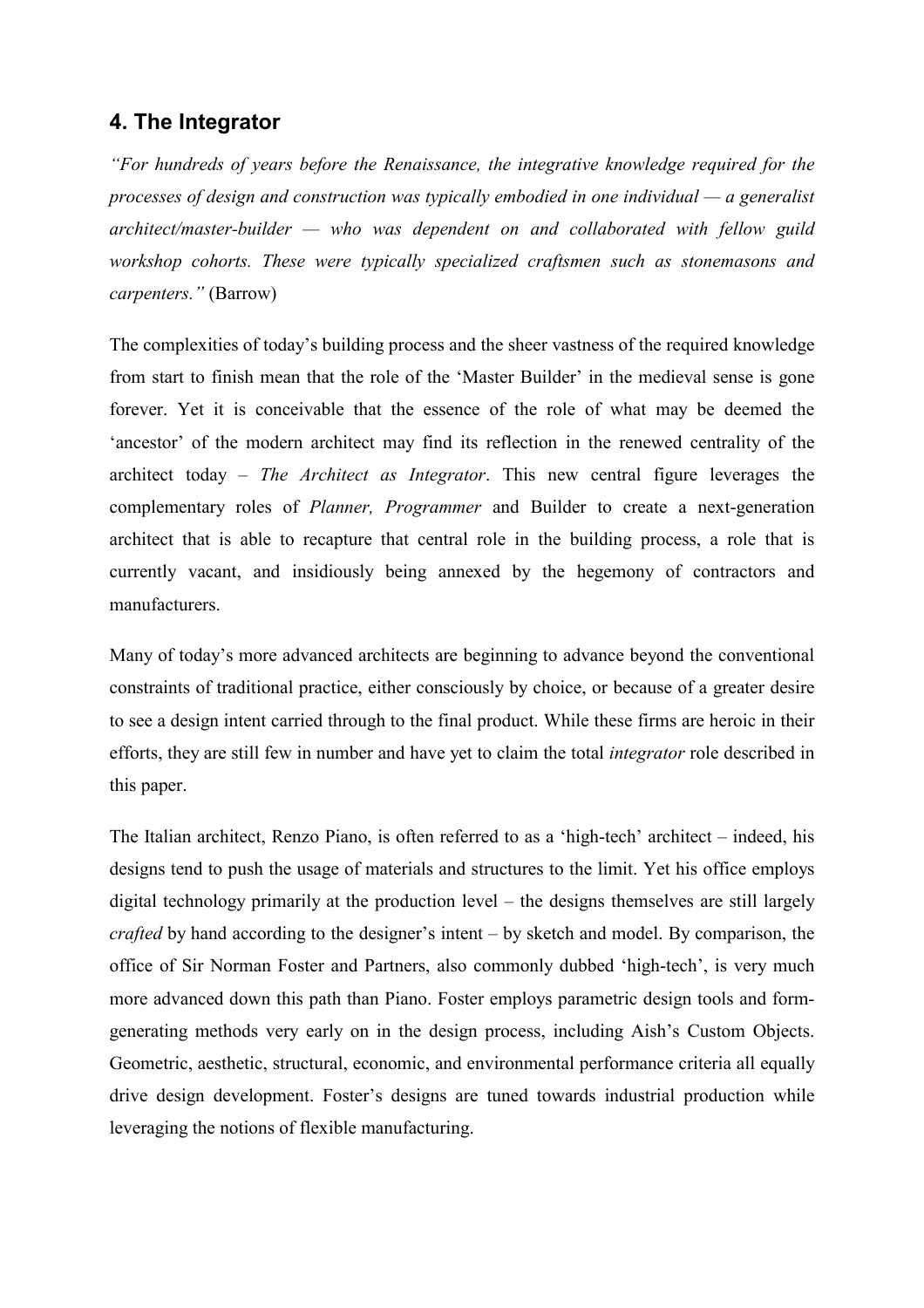Mark Burry's work on Gaudi's Sagrada Familia and his collaborations with Mark Goulthorpe show how the same sets of tools (CADDS 5, parametric manufacturing) can be employed to achieve entirely different results: the former is a sort of 'archeology of the future', in which Gaudi's parametric design is computationally regenerated and converted to stone through the combination of CAM and traditional stonemason techniques, while the latter is an exercise in generation of abstract form types through mathematical operations. In both cases, the architect Mark Burry acts as an integrator of design intent and design process through design technology, with equally spectacular results.

The author's own collaboration with the office of Frank Gehry is entirely focused on *integration*. Gehry's design process is such that it can *only* exist through (1) the use of the most sophisticated modelling tools available, in particular CATIA and (2) by developing designs in strict collaboration with some of today's most advanced architectural fabricators such as C-Tek (USA) or Permasteelisa (Italy). By leveraging the concept of *technology transfer*, the office is able to *exactly* reproduce Frank Gehry's sculptural designs in built form – this can be described as *integration*.

In conclusion, it is unavoidable that (1) advanced computational technologies will continue to pervade the design profession and (2) that the architect must readdress his role within the architectural process if his centrality is to re-emerge. Powerful process-driven design tools are becoming the norm, and advanced manufacturing and assembly techniques allow for any kind of design to be built. To harness and exploit these powers, the architect has a window of opportunity – that of the integrator.

### **Bibliography**

- Aish, R. (2000). *Custom Objects: a Model Oriented End-User Programming Environment*, draft paper submitted to the Visual End User Workshop VL2000
- Barrow, L. R. (2001). "Evolving Communication", in *Architecture Week*, page T3.1, 15 August 2001 (http://www.architectureweek.com)
- Benz, S.M. (1998). "Memoirs of a Future Career", in *Civil Engineering Practice Journal of the Boston Society of Civil Engineers Section/ASCE*, Fall/Winter 1998; Volume 13, Number 2
- Burry, M., Gomez, J., Coll, J. and Juan, M., (1996). *La Sagrada Familia: de Gaudi al CAD* (Barcelona, Spain: Ediciones UPC (University Press) 1996)